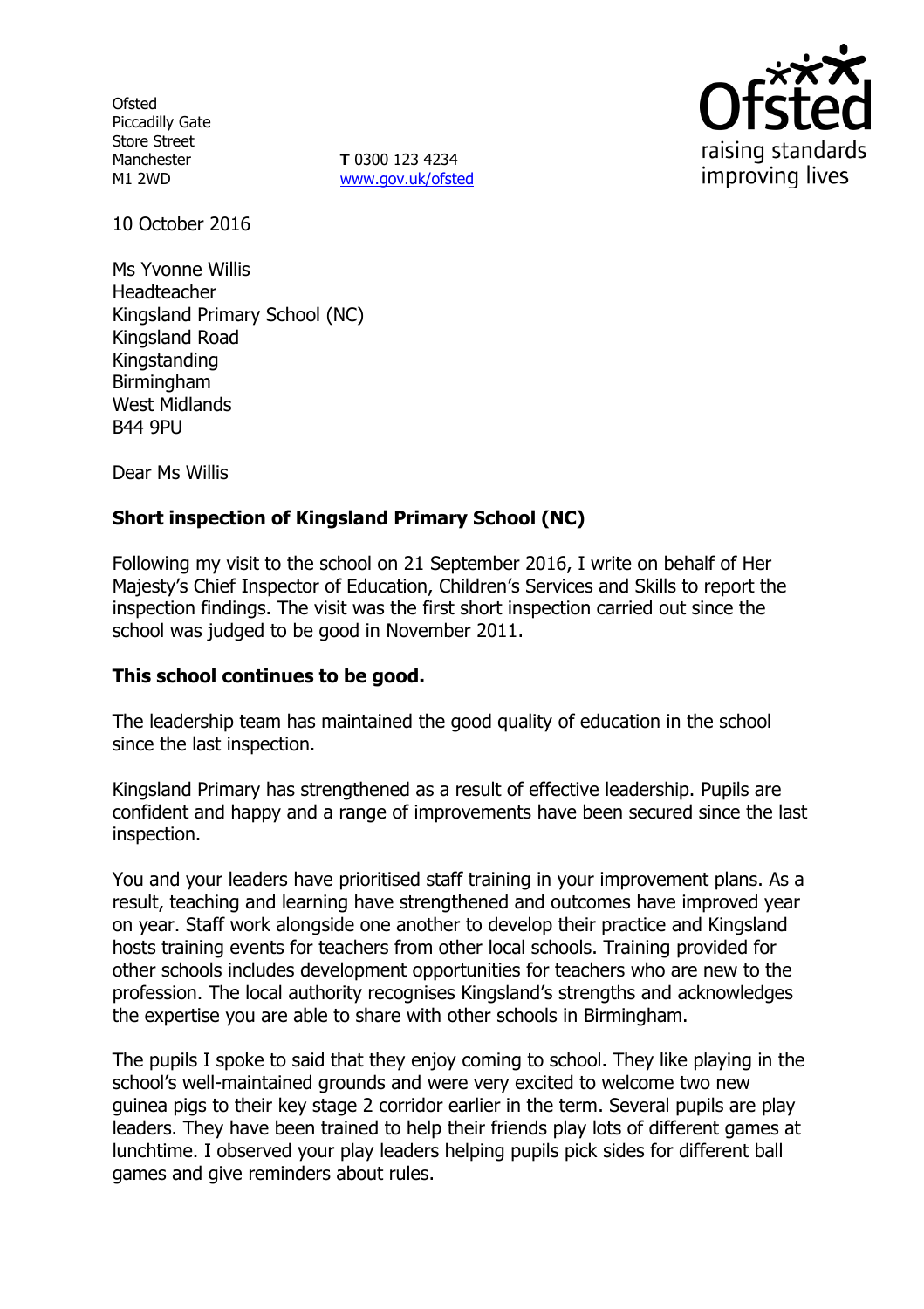

Since the last inspection, you have focused closely on the areas that were identified for improvement. These areas are written into your school improvement plan and actions are established to improve outcomes. You, your governors and leaders regularly check these actions to judge your impact on learning. Assessment systems have been developed to reflect the changes in the national curriculum. Teachers report on the progress that pupils are making at the end of each half term, and your tracking and analysis of assessment information helps identify any gaps in achievement. You are quick to respond to any gaps and, as a result, levels of attainment are now in line with or above those found nationally. Teachers are also given opportunities to share practice and learn from one another. Your monitoring records show that this is leading to improvements in the overall quality of teaching.

At the last inspection, you were also asked to raise standards in writing by providing more opportunities across the curriculum for pupils to write at length and for a variety of purposes. During meetings with you and your leaders, we scrutinised pupils' writing across Years 2 and 6 from the previous academic year. It is clear that actions have been taken to develop pupils' writing skills. English books show strong rates of progress from pupils' different starting points. However, this strong progress is not as rapid in books across the curriculum. For example, in Year 6 history and geography, standards in presentation and expectations of learning are not as rigorous.

Attendance rates have been variable in recent years and are below those found nationally. Rates of persistent absence are also too low for some groups. Although some improvement was secured in the last academic year, further work is required to bring the school in line with national levels and ensure that pupils are regular attendees.

# **Safeguarding is effective.**

A strength of the school is how well you and your governors know the local area. Some of your governors are ex-pupils who have a good understanding of local needs. This local expertise and knowledge is used to build relationships with families and seek their views on school. Governors are present at every parents evening and hold forums on important matters such as attendance. As a result of this positive engagement, the attendance of parents at termly meetings has increased considerably.

Your records show that school staff attend regular safeguarding training and have read the most recent government statutory guidance. During the inspection, I met with a group of teachers who were able to describe what they have learned from the training they have attended. This included a good knowledge of issues relating to child sexual exploitation and radicalisation. Your teachers were able to describe the possible indicators of abuse and the action that they would take if they had a concern.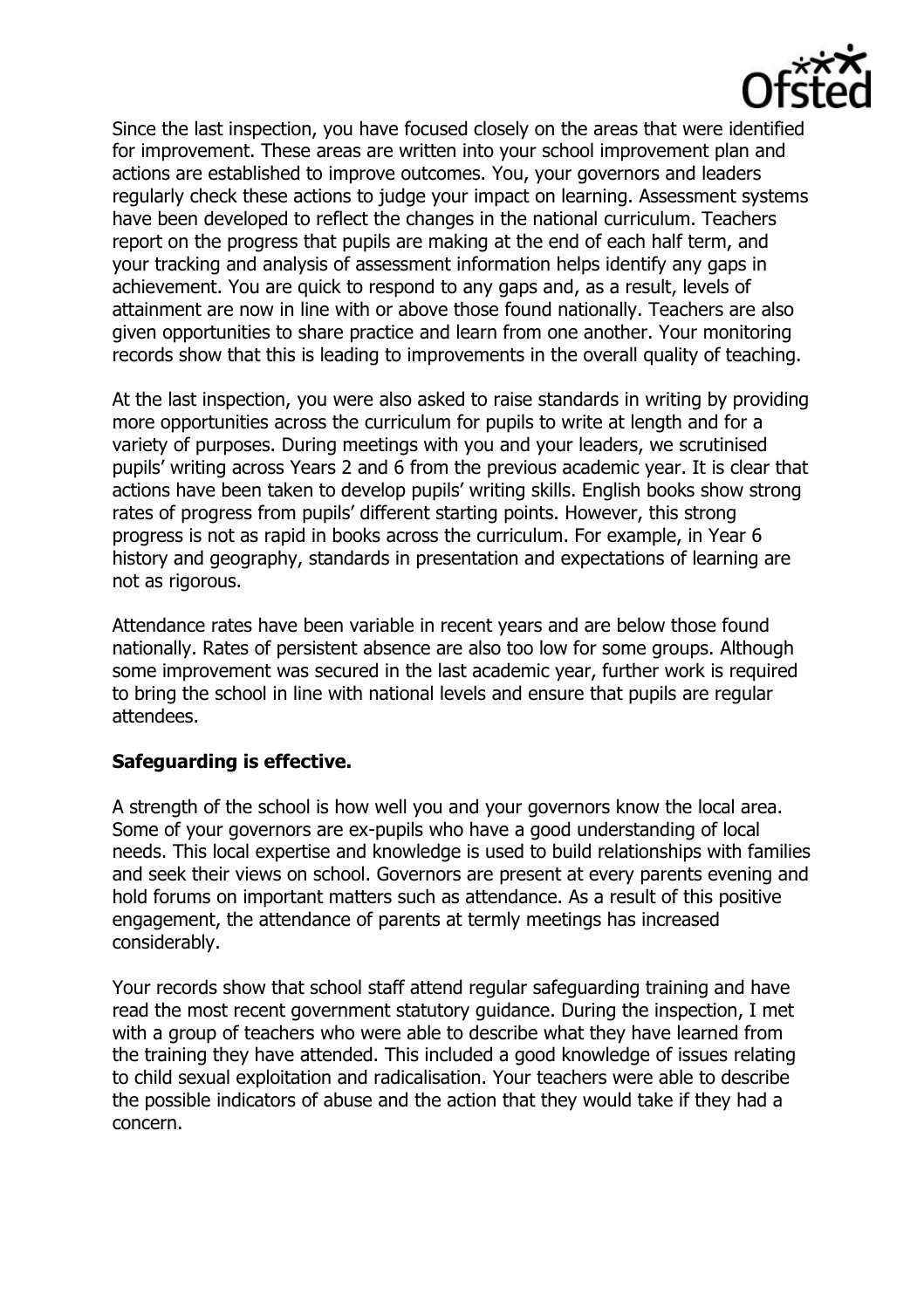

The school's personnel files demonstrate the steps that the school takes to ensure that staff are recruited safely. You ensure that at least one member of the interview panel has had appropriate training, and you keep a record of all staff references.

While attendance rates improved last year, you and your governors are aware that more work is required.

# **Inspection findings**

- You and your leaders are securing improvements at Kingsland Primary School. You are aware of the areas that require further development and place emphasis on sharing effective practice.
- You have worked hard to engage families and encourage pupils to take part in a range of extra-curricular clubs. School analysis shows that attendance at afterschool clubs and participation in sport have risen. You are committed to ensuring that pupils at Kingsland are proficient swimmers. You use part of the sports premium funding to plan swimming into the curriculum at an early stage. Children in Reception attend familiarisation sessions to develop their confidence around water. As a result of this planning, a high proportion of pupils are able to swim 25 metres by the time they leave school in Year 6.
- **Pupil premium funding is used in a range of ways to boost achievement. You** provide opportunities for the most able pupils to experience learning in different schools and receive additional adult support in class. Any differences in progress rates between disadvantaged pupils and others nationally have been diminished in reading, writing and mathematics. However, disadvantaged pupils do not always make the same rates of accelerated progress in writing compared with other pupils nationally. You identify this difference in your own improvement plans and we agreed that it was an area that required further development.
- During the inspection, we focused carefully on the impact that teaching is having on phonics. In the early years and key stage 1, girls do not always reach the same levels of attainment as boys. This outcome bucks the national trend. We explored the way you teach and assess phonics and also heard pupils read in Year 2. You recognise that pupils' phonics skills must continue to be carefully checked so that they are confident and ready for the next stages of their learning.
- I met with your assistant headteachers to conduct a book scrutiny. We focused on the extent to which pupils make substantial and sustained progress across the curriculum. Rates of progress were more variable in subjects such as history and geography. In these books, particularly within your previous Year 6 cohort, expectations of presentation and learning were not as high as those found in English books. You and your leaders agreed that the strong levels of progress that have been achieved in reading, writing and mathematics must now also be secured in a wider range of subjects.
- There were 18 responses to Ofsted's online parent questionnaire, Parent View. I met with families at the school gate in the morning and read comments that were submitted online. You also provided me with an analysis of 105 responses from your most recent school questionnaire which was conducted last term. The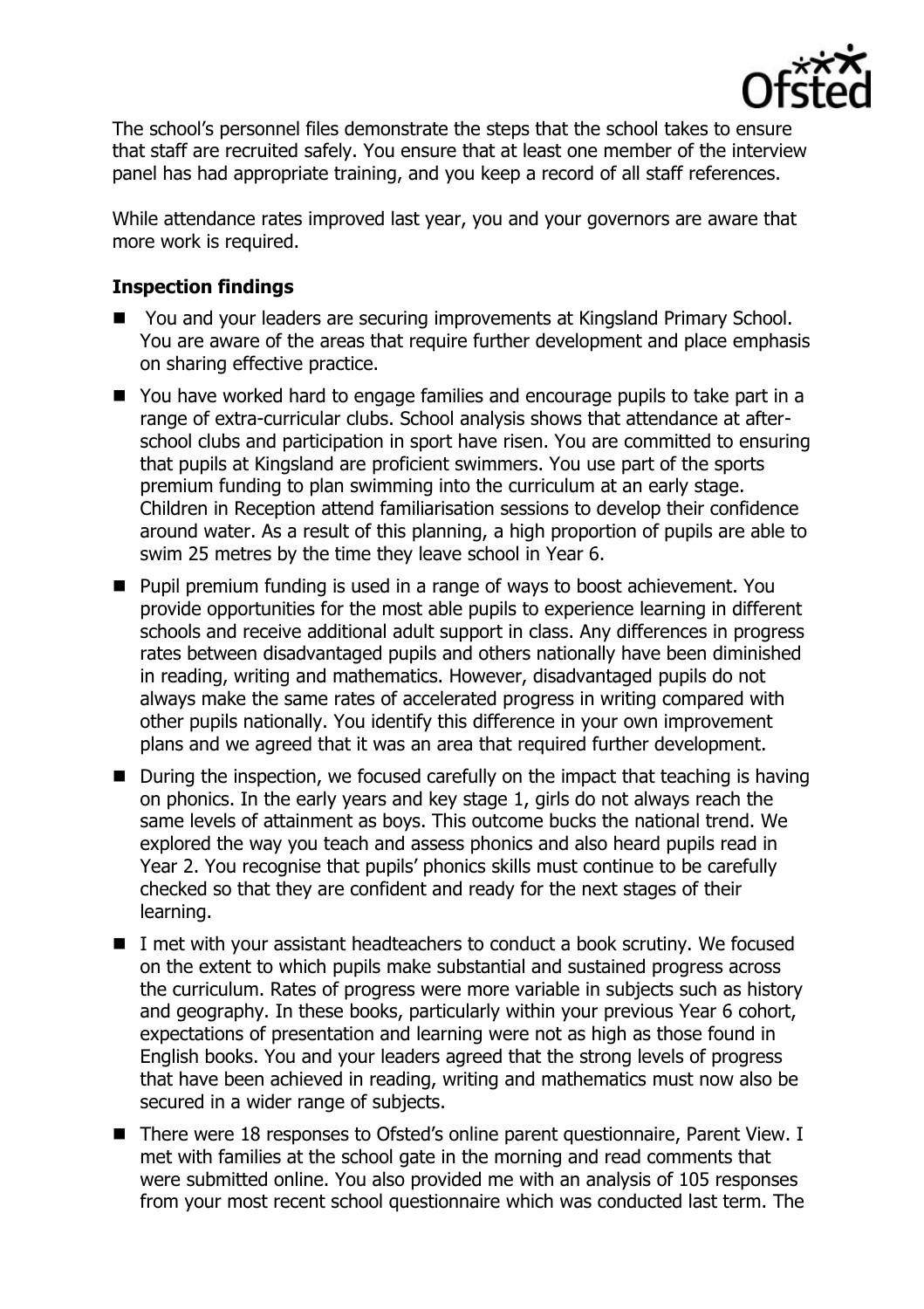

vast majority of parents feel that their children are safe and well cared for at Kingsland. Some parents identified concerns relating to how you manage behaviour. I discussed with you your systems and procedures for managing behaviour and welfare, and observed pupils' conduct throughout the school day. The behaviour of pupils was good during the inspection and we scrutinised how you support any vulnerable pupils. You and your governors demonstrated an awareness of the needs of your children and know that the support you offer must continue.

■ As outlined earlier in this letter, improving rates of attendance remains an area for further development at your school. Rates of absence are below national levels. You follow up any concerns relating to attendance carefully, and have invested in new systems and resources to encourage better attendance. This work includes visits that you make to family homes and your new 'spotlight' letters.

# **Next steps for the school**

Leaders and governors should ensure that:

- $\blacksquare$  provision for the most able disadvantaged pupils is closely evaluated so that they make rates of progress that are in line with other pupils nationally
- $\blacksquare$  the teaching of phonics continues to be rigorously monitored so that pupils embed and build on their existing skills
- achievement across the wider curriculum is as substantial and sustained as that found in reading, writing and mathematics.

I am copying this letter to the chair of the governing body, the regional schools commissioner and the director of children's services for Birmingham. This letter will be published on the Ofsted website.

Yours sincerely

Jonathan Keay **Her Majesty's Inspector**

# **Information about the inspection**

I met with parents before school and reviewed the feedback that was made via Parent View. During the inspection, I met with your school business manager and scrutinised the school's single central record and a sample of personnel files. I discussed the contents of child protection files with you and your assistant headteacher. I met with you to review the effectiveness of your improvement plans and discuss the contents of your self-evaluation. We set out key lines of enquiry and jointly visited lessons to observe the impact of teaching, learning and assessment.